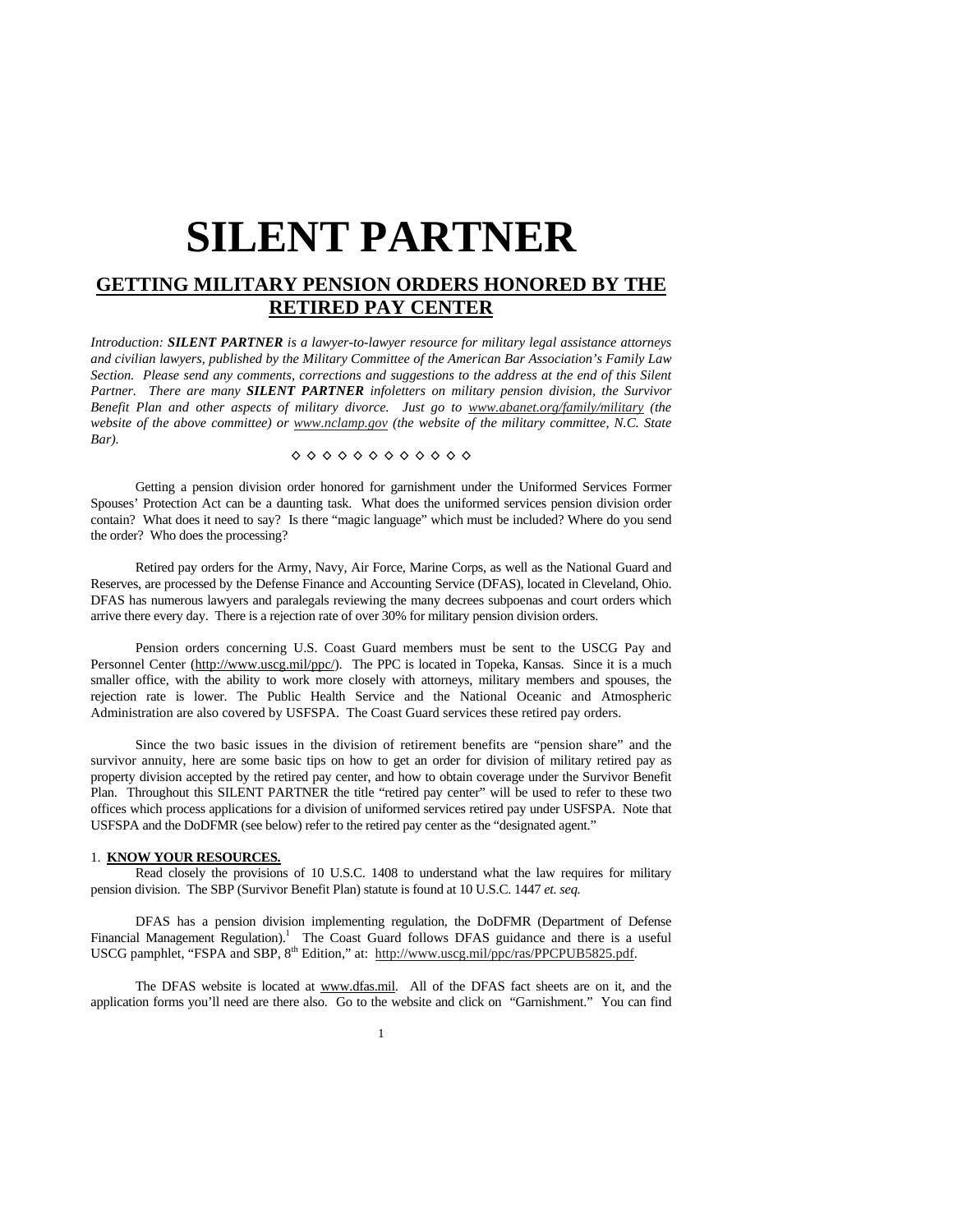FAQ's there as well as at the tab, "Former Spouses' Protection Act." The latter tab is also where you can find the DFAS "Attorney Instructions" guide, for use in drafting acceptable clauses for the pension division order. Read this closely. If you vary from the language recommended here, you'll probably have your pension order rejected. Don't make the mistake of thinking that you can write it up better than the folks at DFAS who are going to be processing the order; you probably can't. And if your order is rejected, you'll have to explain to your client why the payments are still not flowing, or the legal bill keeps going up, or you still have not finished with his or her case, although you're trying "really hard" to do so!

 Be sure to include the Social Security Number (SSN) of the servicemember (SM) or retiree in all correspondence and phone calls with the retired pay center. Providing this will ensure a more rapid response. Without the SSN, documents will be rejected.

#### 2. **USE THE RIGHT DOCUMENT.**

 A separation agreement or property settlement, standing alone, is not the way to accomplish military pension division when there is a marriage of over ten years' duration and the nonmilitary spouse wants to receive direct pension payments from the retired pay center. USFSPA only allows direct pension payments pursuant to a "final decree of divorce, dissolution, annulment, or legal separation issued by a court" or a property settlement that is ratified or approved by the court and issued incident to such a final decree. You can either:

- Prepare a separate military pension division order, judgment, or decree to submit to the court at the appropriate time. This would be when the divorce occurs, or when the hearing on property division takes place. An example is shown below.
- In the alternative, prepare a separation agreement or property settlement which can then be incorporated or merged into the decree of dissolution or divorce.

#### 3. **CAN YOU GET DIRECT PAYMENTS FROM THE RETIRED PAY CENTER?**

 A pension division order can only be used for direct payments if a unique jurisdictional requirement is met.

Under 10 U.S.C. 1408(c) (4), military pension division is allowed only when the retiree/military member:

- is domiciled in the state in which the suit for the divorce or property division occurs; or
- resides in the state in which the lawsuit occurs (other than because of military assignment); or
- consents to the jurisdiction of the court in which the lawsuit occurs.
- For more detailed information on these jurisdictional tests, see the SILENT PARTNER, *Military Pension Division: Scouting the Terrain.*

 In addition, in property division cases involving the division of military retired pay incident to a divorce or separation, the parties must be married for at least 10 years during which time the military member performed at least 10 years of creditable military service. Without this, the retired pay center cannot honor an application for the direct payment of any court-ordered division of retired military pay as property. The pension is still divisible, but the former spouse must look to direct payments from the retiree, not DFAS.

The Servicemembers Civil Relief Act  $(SCRA)^2$  offers protection for military members who are on active duty at the time of the divorce. USFSPA requires a statement in the court order for military pension division that the military member's rights pursuant to the SCRA have been observed. Although the SCRA does not apply in cases where the member is retired or is not on active duty at the time the decree was entered,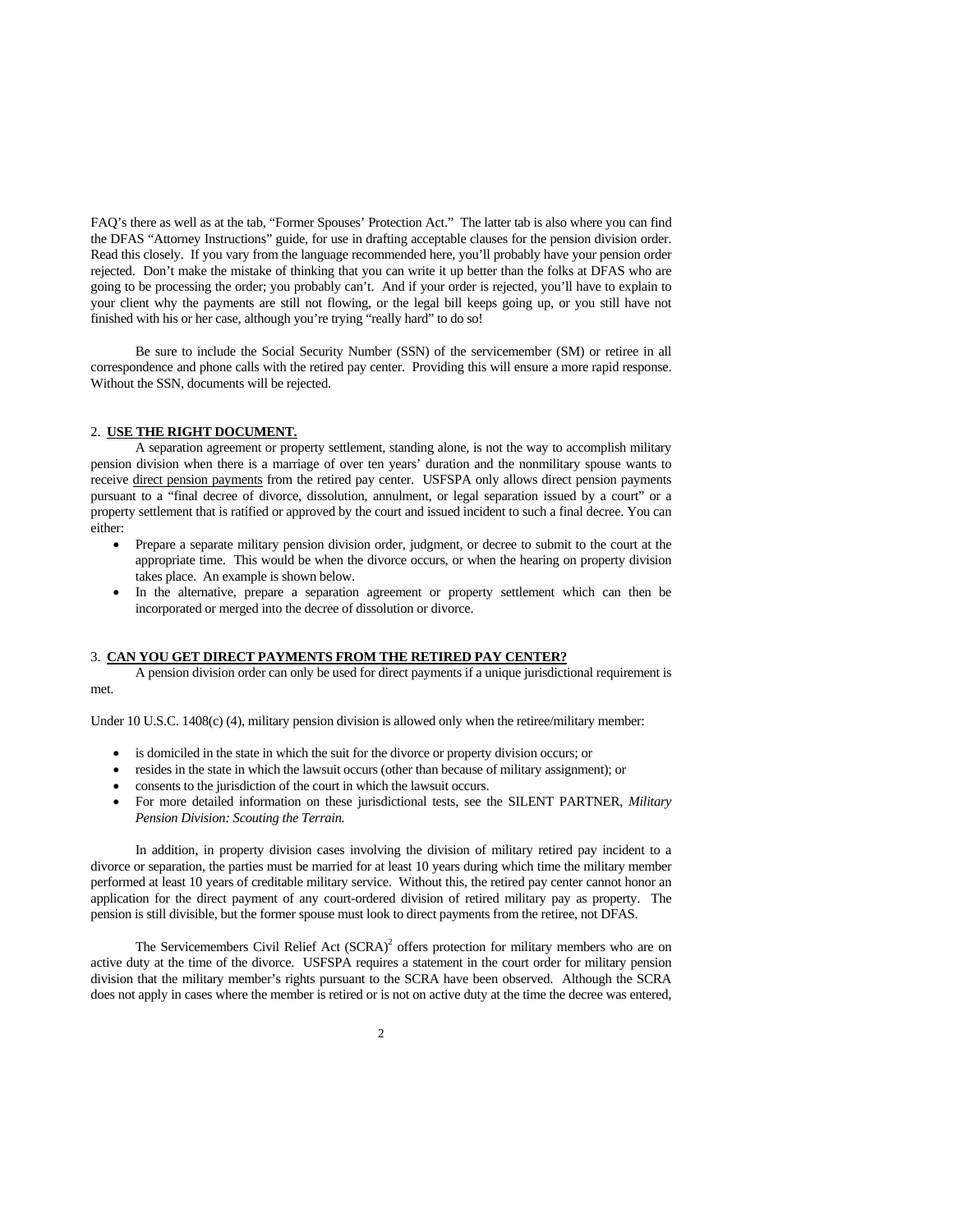USFSPA does not make that distinction; it requires such a statement in all cases.

 When the application is approved, the retired pay center will notify the SM that payments will start not later than 90 days after the service date of the approved application or the start of retired pay, whichever is later. The former spouse (FS) also gets an approval notice. When the court order divides military retired pay as property, no more than 50% of disposable retired pay (DRP) may be deducted. The retiree remains liable for any amount still owing. In cases where there is an application for the direct payment of court-ordered division of military retired pay and a garnishment issued pursuant to 42 U.S.C.§ 659 (child or spousal support), the retired pay center may deduct up to 65% of the military member's disposable earnings.

#### 4. **USE THE RIGHT LANGUAGE.**

 Even if it were incorporated into a court order or a divorce decree, the separation agreement or property settlement must contain all the terms required for court orders to be honored by the retired pay center. You should state the following:

- a. The names and addresses of the parties, as well as their SSN's (although the latter identifier may be omitted if that is required by state law, local rules or prudent practice, since the SSN will be required anyway for the application document, DD Form 2293);
- b. The years of marriage and of military service;
- c. The military member's grade or rank;
- d. A statement that the SCRA rights of the member have been observed
- e. Jurisdictional findings (domicile, consent, or residence) under 10 U.S.C. 1408 (c) (4);
- f. A statement that the FS will be paid at his/her address as shown therein.
- g. A statement as to what the retired pay center will pay the spouse (see "KNOW WHAT YOU WANT" below). Payments are made once a month, starting no within 90 days after service of the decree on DFAS or the start of retired pay, whichever is later. The payments end at the death of the retiree or spouse, whichever occurs first. Payments are prospective only. No arrears are paid through the retired pay center. The USFSPA does not provide for garnishment of payments missed prior to the approval of the application by the retired pay center. It also is not responsible for payments missed due to transmission to an incorrect or out-of-date address or bank account number.

There is a sample military pension division order at the end of the DoDFMR, Volume 7B, Chapter 29. The practitioner can import that language into an order for pension and property division.

However, there are two significant omissions. The sample order is silent on SBP and also silent on indemnification in the event of an election of disability pay that reduces disposable retired pay.

The first of these is probably due to the fact that the sample order was prepared by DFAS-Cleveland, which only handles pension division; SBP is within the territory of the DFAS office in Indianapolis, which is called "Retired and Annuitant Pay."

The latter omission is due to the fact that DFAS is not responsible for reimbursements due to disability pay reductions. That is the responsibility of the retiree. Thus it is not something that a DFASdrafted order would contain.

A better order is found below. It contains the essential elements listed above.

## 5. **KNOW WHAT YOU WANT.**

 The order may award a percentage or a set dollar amount to the former spouse of the military member. Set out below are examples of the phrasing for these and other types of pension-division clauses.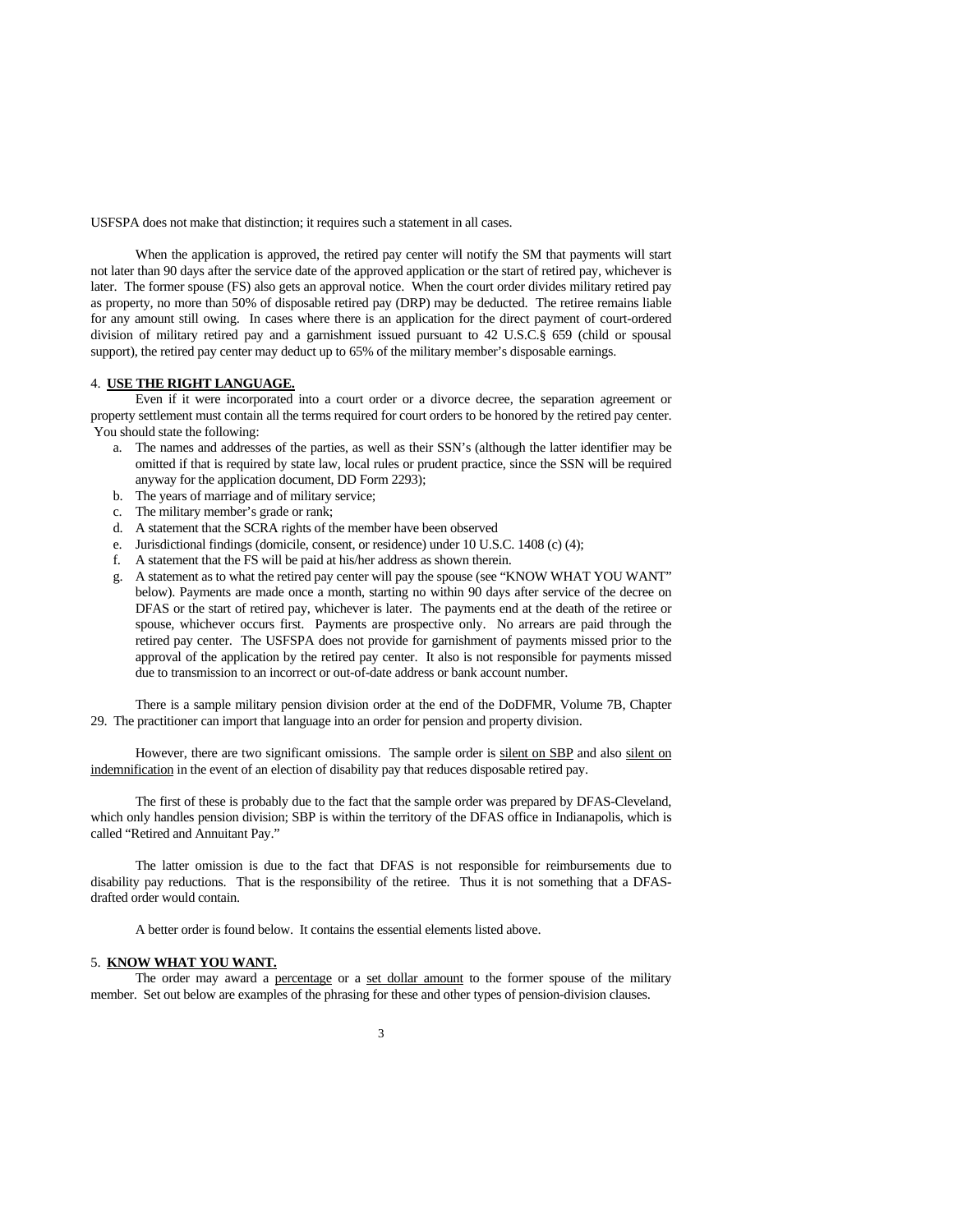For example, a percentage clause might state: "Wife is granted 43% of Husband's military retired pay." Alternatively, a "set dollar clause" could read: "Wife is awarded \$550 per month as military pension division." Every allowable clause automatically provides for cost-of-living adjustments (COLAs) except for the "set dollar clause." Attempting to add a COLA to a set dollar clause will result in rejection of the entire order.

The rules also allow awards that are not percentages or fixed dollar amounts.<sup>3</sup> The retired pay center will honor a court award that is expressed as a formula or a hypothetical. These are usually used if the SM is still serving.

 A formula is an award expressed as a ratio. For example, the order could state: "Wife shall receive 40% of the Husband's disposable retired pay times a fraction, the numerator being the months of marital pension service, and the denominator being the total months of service by Husband." The order must then provide the numerator, which is usually the months of marriage during which time the member performed creditable military service. The retired pay center cannot guess or infer what the court (or the parties) have determined to be the months of service during marriage (the numerator); however, the designated agent can provide the total months of service (the denominator). Note that if the court also provides the total months of service, DFAS will honor that number regardless of its accuracy.

 A hypothetical is the most difficult clause to draft. It involves an award based on a rank or status which is different from that which exists when the SM retires. For example, the order might say: "Wife is granted 40% of what an Army staff sergeant (E-6) would earn if he were to retire with over 18 years of military service and 'High-3' pay of \$\_\_\_ per month ." Since there's no table that shows this type of pay, DFAS would calculate the hypothetical pay amount and compute a ratio to the actual retired pay in order to calculate the amount to which the wife in this example should receive.

 Note that if the hypothetical court order fails to specify the year of retirement, DFAS assumes the year to be the actual year of retirement, and that year's pay scale would be utilized. A COLA will automatically be awarded with a hypothetical clause. Finally, be sure to include the rank and years of service of the member when submitting a hypothetical award, as well as the "High-3 pay" of the servicemember. If there are variables which are missing, the retired pay center will not supply them or guess at what they might be. The order will be rejected.

 Guard/Reserve pension clauses deserve separate treatment. When a Guard or Reserve pension is involved and the member has not stopped drilling and put in for retirement, a "formula clause" is typically used, since the final retired pay isn't known and the total service creditable for retirement is also unknown. In a Guard/Reserve case involving a formula clause, you must specify division according to retirement points. The usual language refers to points earned during marriage divided by total points during the member's career.

If a formula clause is not used for a still-drilling Reserve or Guard member, then this "points over points" rule does not apply. For example, the retired pay center will honor a percentage award for any Guard or Reserve servicemember with language such as "John will pay Mary 35% of his Army National Guard retired pay." It will also accept any decree in which all the variables are filled in by the court. An example might be: "John will pay Mary 50% of his Air Force Reserve retired pay times a fraction, the numerator of which is 240 months of marital pension service up to the parties' date of separation, and the denominator is 280 months of total creditable military service, both active duty and Air Force Reserve, as of the date of their divorce."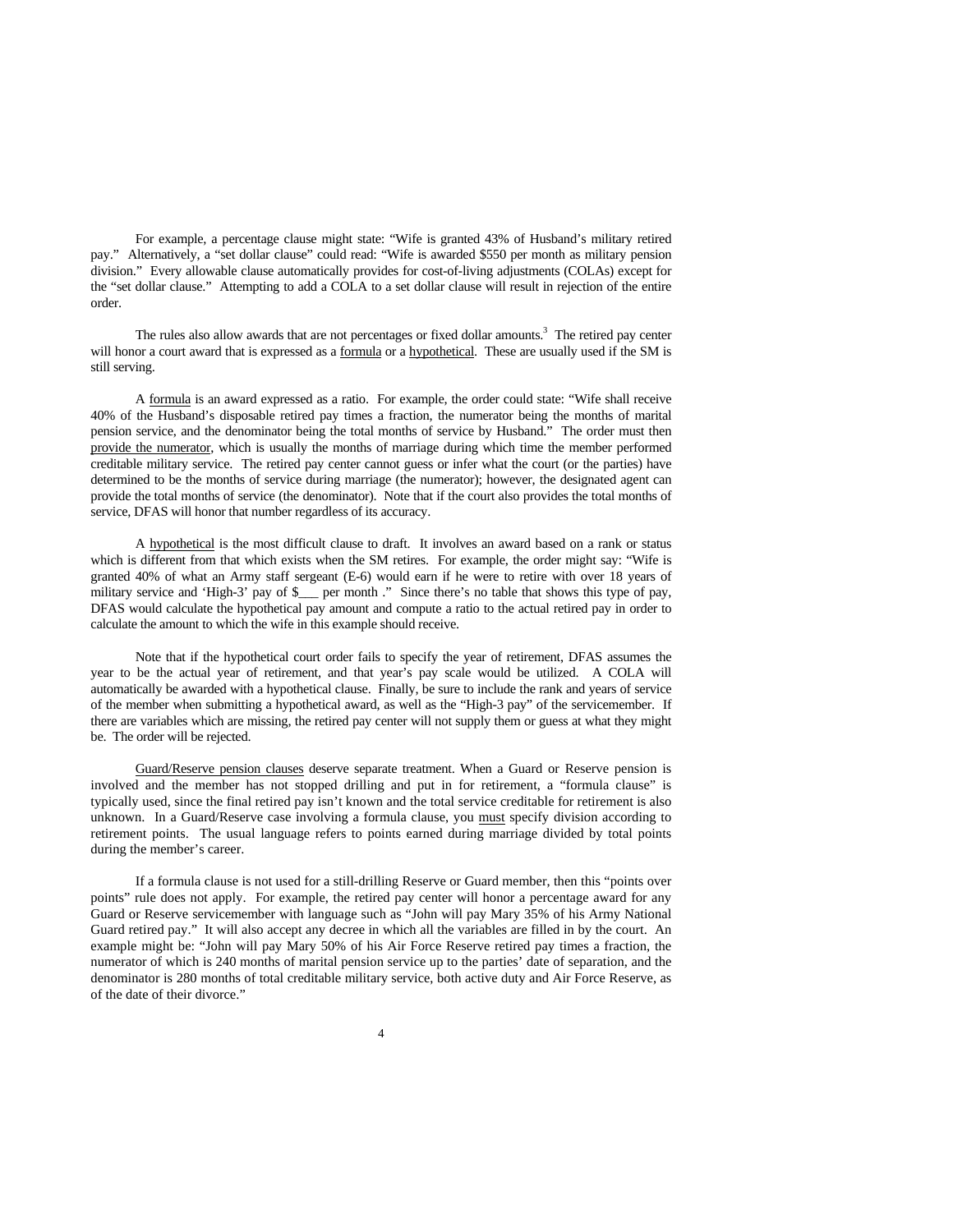## 6. **SBP CHECKLIST**

SBP (the Survivor Benefit Plan) is an essential tool in divorce planning for the former spouse. DFAS has published an excellent resource on this topic. Go to the DFAS website, www.dfas.mil, then click on Retired Military and Annuitants, then open "Survivor Benefit Plan Overview" or "Reserve Component Survivor Benefit Plan Overview." You should also click on the tab called Provide for Loved Ones. Here is a checklist to help understand SBP and the cost and benefits of coverage for the nonmilitary spouse.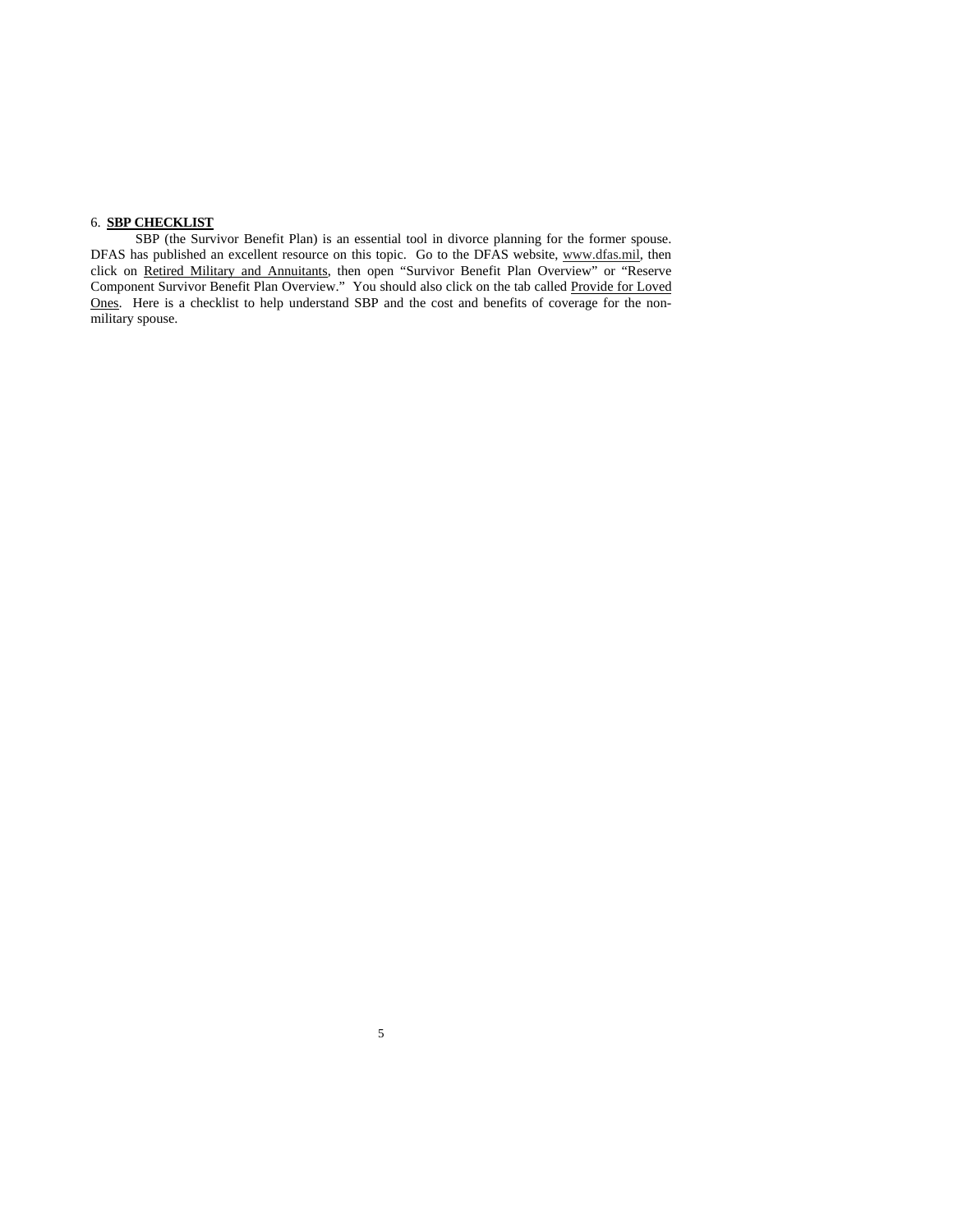|   | <b>SBP</b> Checklist                                                                                                                                                                                                                                                                                                                              |                                                                                                                                                                                                                                                                                                                                                            |  |  |  |
|---|---------------------------------------------------------------------------------------------------------------------------------------------------------------------------------------------------------------------------------------------------------------------------------------------------------------------------------------------------|------------------------------------------------------------------------------------------------------------------------------------------------------------------------------------------------------------------------------------------------------------------------------------------------------------------------------------------------------------|--|--|--|
| ✔ | <b>Action or issue</b>                                                                                                                                                                                                                                                                                                                            | <b>Comments</b>                                                                                                                                                                                                                                                                                                                                            |  |  |  |
|   | SBP is a unitary benefit, cannot be divided between current spouse<br>and former spouse                                                                                                                                                                                                                                                           |                                                                                                                                                                                                                                                                                                                                                            |  |  |  |
|   | Election: Servicemember on active duty is automatically covered;<br>at retirement an election must be made, and spouse concurrence is<br>necessary if member chooses no SBP, child coverage or coverage<br>at base amount less than his/her full retired pay                                                                                      |                                                                                                                                                                                                                                                                                                                                                            |  |  |  |
|   | Election - Guard/Reserve: There is opportunity to make election at<br>the 20-year mark (i.e., after 20 years of creditable Guard/Reserve<br>service). Spouse concurrence needed for Option A (defer decision<br>till age 60) or Option B (elect coverage, but to start at age 60); no<br>spouse consent needed for Option C (immediate coverage). | Option C is also called RC-SBP, or Reserve<br>Component SBP.                                                                                                                                                                                                                                                                                               |  |  |  |
|   | If representing the nonmilitary spouse and survivor annuity is<br>desired, be sure order requires member/retiree to elect former<br>spouse coverage, with full retired pay as base amount                                                                                                                                                         | SBP benefit payments equal 55% of the selected<br>base amount, which can be \$300 or above                                                                                                                                                                                                                                                                 |  |  |  |
|   | If representing the member/retiree and SBP coverage for the FS is<br>not desired, make sure that the base amount selected yields about<br>the same death benefit as the lifetime benefit, so that the FS<br>doesn't profit by retiree's death. Some people call this a "mirror"<br>award."                                                        | This can only be done if the active-duty member<br>is about to retire at the time of the court order, or<br>if the Guard/Serve member elected Option A and<br>the order is being entered at age $60$ – since only<br>at those points in time can one determine the<br>retired pay of the member.                                                           |  |  |  |
|   | If representing the member/retiree, try to negotiate a reduction of<br>the FS's share of the military pension to reflect the additional cost<br>of the SBP premium, which is taken out of the retired pay                                                                                                                                         | SBP premium is 6.5% of selected base amount (in<br>active duty cases), payable out of retired pay<br>before taxes.<br>It is about 10% for Reserve<br>Component SBP coverage.<br>The premium is<br>"taken off the top" and deducted before division<br>of disposable retired pay, so both parties pay in<br>same shares as their shares of the retired pay. |  |  |  |
|   | If representing the member/retiree, ask the court to value the SBP,<br>present evidence on this, and then argue that the present value<br>must be placed on the FS's side of the "property division ledger"                                                                                                                                       | This may require hiring a CPA, economist or<br>actuary.                                                                                                                                                                                                                                                                                                    |  |  |  |
|   | When member/retiree is to submit SBP election to DFAS, make<br>sure this is done within one year of divorce. Enclose divorce<br>decree and SBP application form titled Survivor Benefit Plan<br>(SBP) Election Statement for Former Spouse Coverage (DD Form<br>$2656-1)$                                                                         |                                                                                                                                                                                                                                                                                                                                                            |  |  |  |
|   | When spouse/former spouse applies, be sure to enclose copy of<br>divorce decree that includes language about SBP coverage and<br>Survivor Benefit Plan Request for Deemed Election (DD Form<br>$2656 - 10$ ).                                                                                                                                     | By federal law, the deemed election request must<br>be received within one year of the order that<br>requires SBP.                                                                                                                                                                                                                                         |  |  |  |
|   | Above one-year deadlines are mandated by statute.                                                                                                                                                                                                                                                                                                 | If above deadlines are exceeded, apply to the<br>appropriate Board for the Correction of Military<br>Records for relief                                                                                                                                                                                                                                    |  |  |  |
|   | SBP is reduced by Dependency and Indemnity Compensation in<br>certain circumstances.                                                                                                                                                                                                                                                              | For information, go to<br>http://www.vba.va.gov/bln/21/Milsvc/Docs/DIC<br>Dec2002Eng.doc for full information, or call<br>1-800-827-1000.                                                                                                                                                                                                                  |  |  |  |

## 7. **WHERE AND HOW TO SERVE THE ORDER**

 Addresses for service are found on the application form, DD 2293. Note that the decree must be certified by the clerk of court. The spouse or former spouse must sign the form, and the documents to be included are a certified copy of the order and divorce judgment (if separate order). DD Form 2293 can be obtained from the DFAS website, or from any internet search engine. Anyone may serve the completed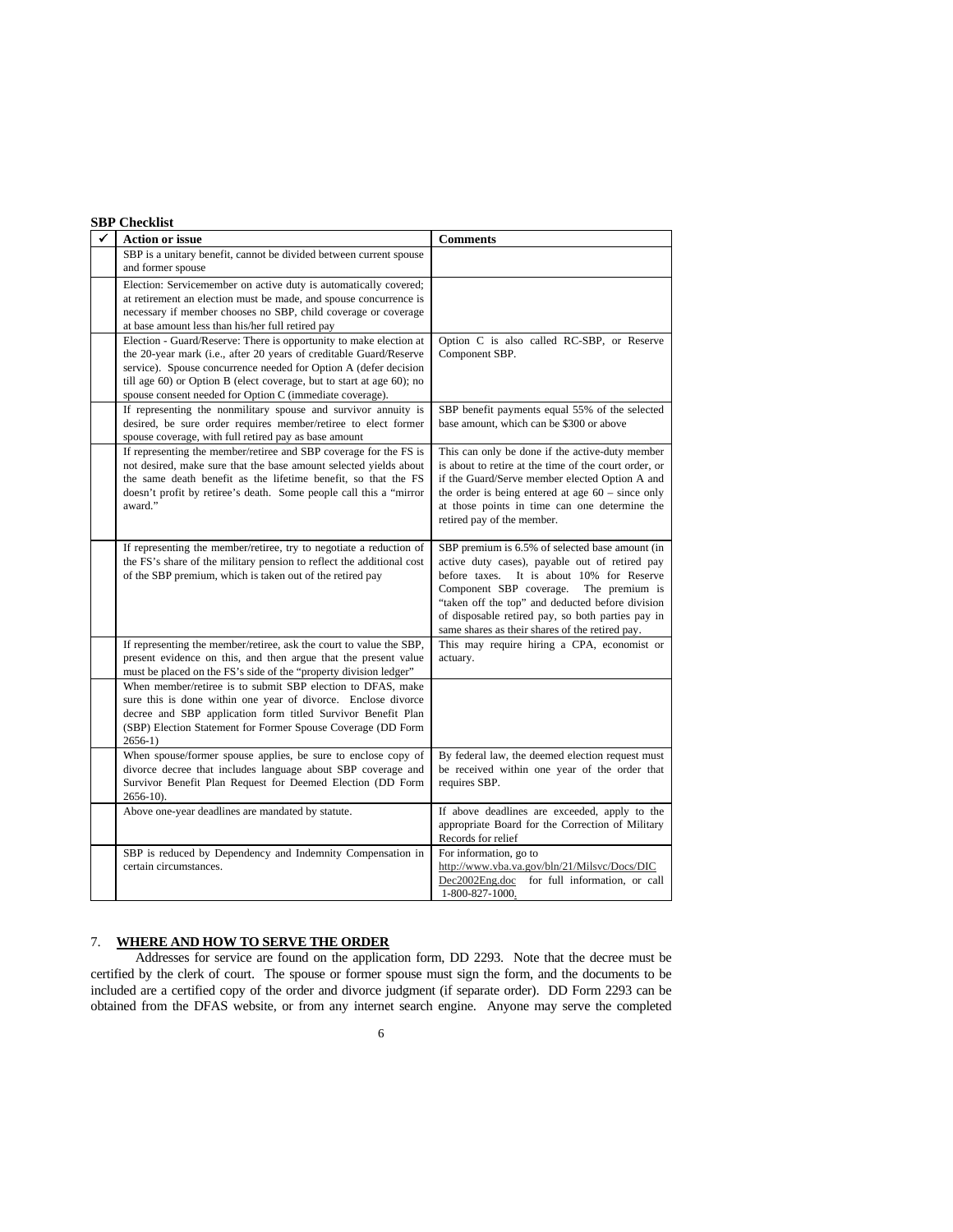application. While you should ensure delivery by sending the documents by certified mail, return receipt requested, this is not a requirement.

# 8. **A HELPFUL CHECKLIST.**

 "One size fits all" definitely doesn't apply to military pension division orders. A good practitioner will check and re-check the pension division order to be sure it complies with the regulations and the statute, accomplishes the needs of the client, makes sense, and will be honored by the retired pay center. In addition to the tips shown in the DFAS "Attorney Instructions" guide, here is a checklist:

|  | <b>CHECKLIST FOR MILITARY PENSION DIVISION ORDERS</b> |
|--|-------------------------------------------------------|
|--|-------------------------------------------------------|

| ✓ | <b>General Validation Ouestions</b>                                                                                                                                                                                               |  |  |
|---|-----------------------------------------------------------------------------------------------------------------------------------------------------------------------------------------------------------------------------------|--|--|
|   | Is the member active duty, reserve/guard, or retired?                                                                                                                                                                             |  |  |
|   | If retired, what is the member's retirement date?                                                                                                                                                                                 |  |  |
|   | Is the member receiving temporary or permanent disability retired pay?                                                                                                                                                            |  |  |
|   | Was a final decree of divorce, dissolution, annulment or legal separation submitted?                                                                                                                                              |  |  |
|   | Did the clerk of court certify the order?                                                                                                                                                                                         |  |  |
|   | What is the date of divorce?                                                                                                                                                                                                      |  |  |
|   | Has the appeal time expired?                                                                                                                                                                                                      |  |  |
|   | Was a fully completed DD Form 2293 submitted?                                                                                                                                                                                     |  |  |
|   | Are any additional documents required (such as a marriage certificate), or is the order/application invalid for any reason?                                                                                                       |  |  |
|   | Were the member's rights under the Servicemembers Civil Relief Act observed?                                                                                                                                                      |  |  |
|   | What is the member's PEBD (pay entry base date)?                                                                                                                                                                                  |  |  |
|   | Was the marriage date provided? (If there is a 10/10 overlap between years of marriage and military service, the system will<br>automatically calculate whether the 10 year overlap of marriage and service requirement was met). |  |  |
|   | Does the court have 10 USC 1408 (c)(4) jurisdiction over the member $-$ by reason of residence (not due to military assignment),<br>domicile or consent?                                                                          |  |  |
|   | Does the order provide for the payment of a percentage, fixed dollar amount, formula, or hypothetical award?                                                                                                                      |  |  |
|   | If the division of retired pay is based on a formula (i.e., marital fraction), does the order provide the numerator? For<br>Reserve/Guard members, is the formula expressed in reserve retirement points?                         |  |  |
|   | If the division of retired pay is based on a hypothetical retired pay award, is the award language valid? Are all the variables<br>provided?                                                                                      |  |  |
|   | A. For active duty members entering service before September 8, 1980, the variables are:                                                                                                                                          |  |  |
|   | Percentage awarded.                                                                                                                                                                                                               |  |  |
|   | Rank for hypothetical retired pay calculation.                                                                                                                                                                                    |  |  |
|   | Number of years of service for hypothetical retired pay calculation.                                                                                                                                                              |  |  |
|   | Hypothetical retirement date.                                                                                                                                                                                                     |  |  |
|   | -OR-                                                                                                                                                                                                                              |  |  |
|   | Percentage awarded.                                                                                                                                                                                                               |  |  |
|   | Hypothetical retired pay base (base pay figure to be used in hypothetical retired pay calculation).                                                                                                                               |  |  |
|   | Number of years of service for hypothetical retired pay calculation.                                                                                                                                                              |  |  |
|   | B. For active duty members entering service on or after September 8, 1980 ("high 36" retirees):                                                                                                                                   |  |  |
|   | 1. Percentage awarded.                                                                                                                                                                                                            |  |  |
|   | Hypothetical retired pay base (base pay figure to be used in retired pay calculation).                                                                                                                                            |  |  |
|   | Number of years of service for hypothetical retired pay calculation.                                                                                                                                                              |  |  |
|   | C. For Reserve/Guard members:                                                                                                                                                                                                     |  |  |
|   | Percentage awarded.                                                                                                                                                                                                               |  |  |
|   | Rank for hypothetical retired pay calculation.                                                                                                                                                                                    |  |  |
|   | Number of reserve retirement points for hypothetical retired pay calculation.                                                                                                                                                     |  |  |
|   | Number of years of service for basic pay to be used in hypothetical retired pay calculation.                                                                                                                                      |  |  |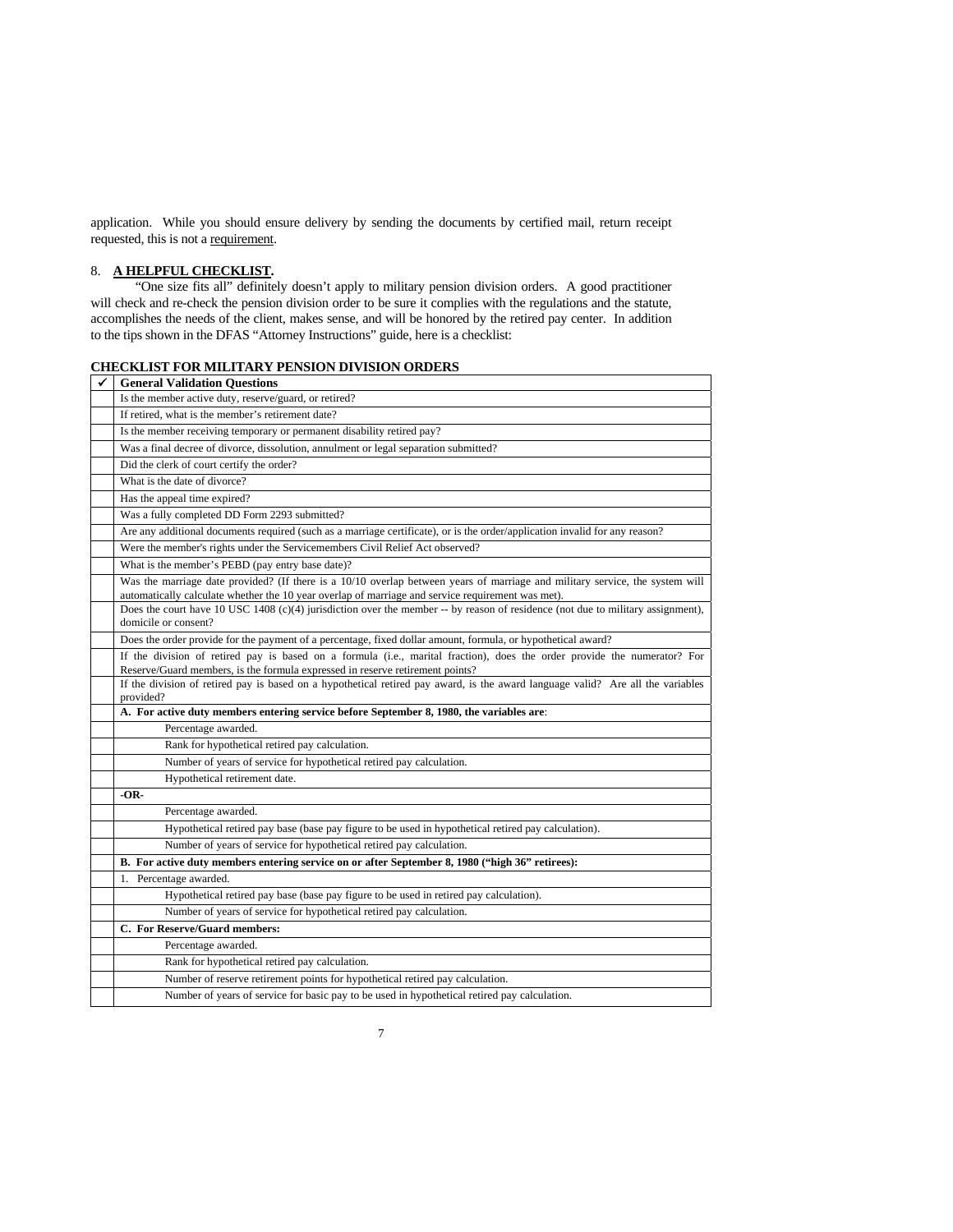Hypothetical date of eligibility to receive retired pay.

 The additional checklist below contains some practical tips which need to be included in the pension division order.

#### **MILITARY PENSION DIVISION CHECKLIST**

Service of application (recommend this be done by certified or registered mail, return receipt requested)

Final decree of divorce, separation or annulment certified within 90 days prior to service of pension order

\_\_\_\_ Name, address, and SSN of military member

\_\_\_\_ Name, address, and SSN of former spouse

\_\_\_\_ Order has not been amended, superseded, or set aside

\_\_\_\_ Order is final decree, no appeal may be taken, no appeal had been taken within time permitted

\_\_\_\_ Former spouse married to member at least 10 years during at least 10 years creditable service:

| Start of service date: |  |
|------------------------|--|
| Retirement date:       |  |
| Marriage date:         |  |
| Divorce date:          |  |

#### 9. **SUGGESTED MILITARY PENSION DIVISION ORDER/CLAUSES**

 Set out below is a set of model clauses to use in a military pension division order. As noted above, this is not perfect, and it's not for every case. It should only be used in consultation with an expert in this area (if the drafting attorney is not such an expert) or after extensive review of the rules, regulations, statues and state cases in regard to division of the pension, allocation of SBP, indemnification and other matters which are important to the client.

#### **[Case caption here]**

 THIS CAUSE came before the undersigned judge upon Plaintiff's claim for distribution of Defendant's military retirement benefits. *[if entered as a consent order, add next sentence]* The parties agree to the entry of the following military pension division order to assign to Plaintiff a portion of those benefits. The court makes the following:

#### **FINDINGS OF FACT**

1. Plaintiff is a resident of *[County] [State]*. Defendant is a resident of *[County] [State]*. The parties were married on *[date].* They were divorced in *[County] [State]* on *[date]*.

*Note: The parties must be divorced for DFAS to honor a direct-pay order for garnishment of military pension payments as property. They do not have to be divorced to enter the MPDO, just to submit it to DFAS. When the branch of service is Coast Guard, PHS or NOAA (commissioned corps of either), use the appropriate finance center name instead of DFAS.*

2. Plaintiff's address is 123 Countrywide Lane, Anywhere, XX 00000. Her Social Security number is 111-22-3333. Her date of birth is May 19, 1952.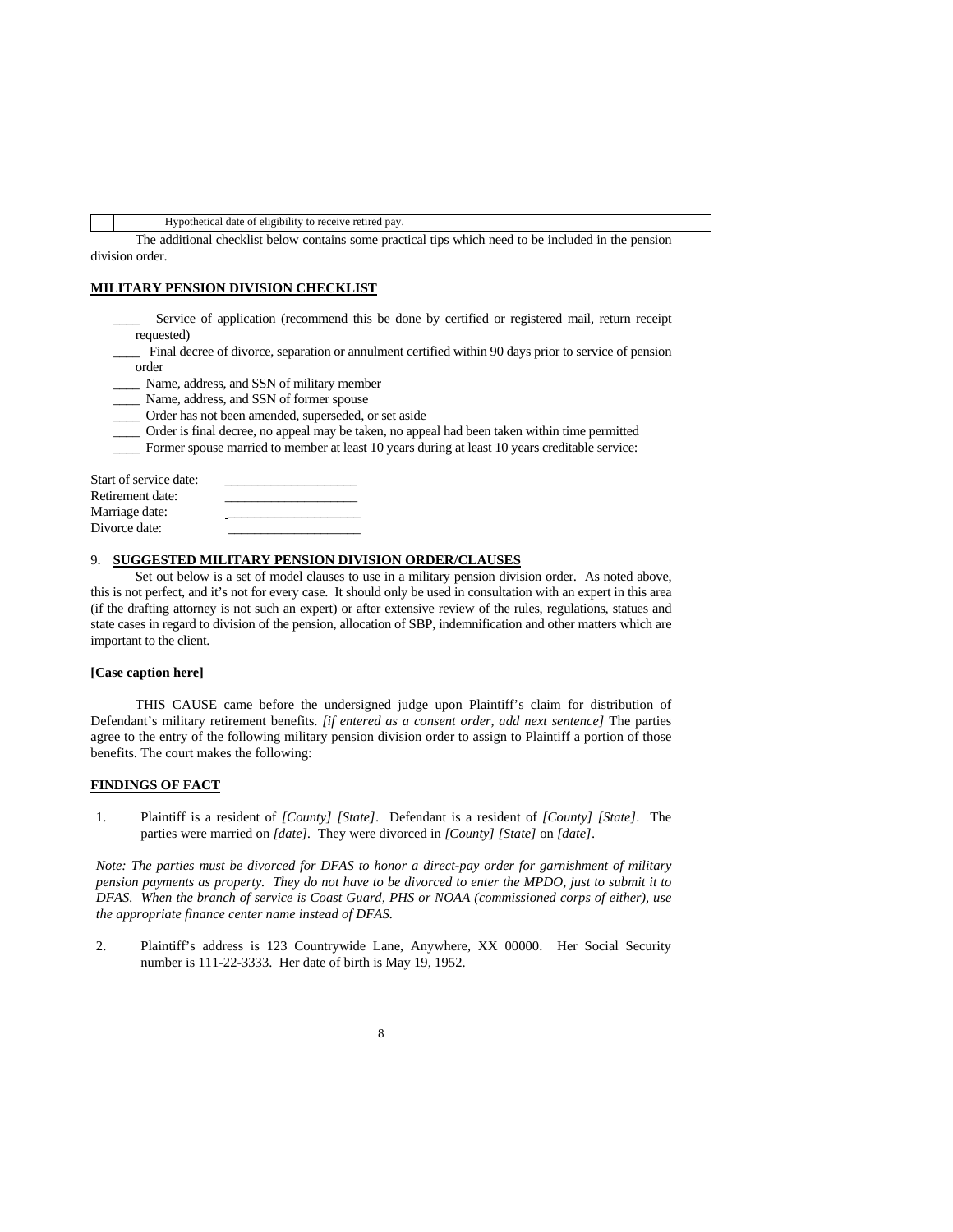- 3. Defendant's address is 456 ABC Street, Whoville, XX 00000. His Social Security number is 444-55-6666. His date of birth is June 12, 1950.
- 4. The marital portion of the uniformed services retired pay of Defendant (hereafter military pension or retired pay) is subject to marital property division. Plaintiff is entitled to a share of Defendant's military retirement benefits, as set out in the Decree below. Plaintiff's entitlement to retired pay accrues upon the retirement of Defendant. The remaining portion of Defendant's military retired pay is the sole and separate property of Defendant.
- 5. *[for military member not yet retired]* Defendant holds the rank of *[state rank here, such as "Staff Sergeant" or "Lieutenant Commander"]* in the *[here state branch of service, such as "U.S. Air Force" or "Utah Air National Guard"]* with *[number]* creditable years of service. His Pay Entry Base Date (PEBD) is *[here state PEBD as found on Defendant's Leave and Earnings Statement (LES)] or his Guard/Reserve retirement points statement].* He is not yet retired. *[- OR- for retiree]* Defendant retired with the rank of *[state rank]* in the *[here state branch of service, such as "U.S. Air Force" or "Utah Air National Guard"]* with *[number]* creditable years of service and is currently receiving *[state amount of retired pay and any deductions, such as SBP premium, federal income tax, etc.]*.\*\* He is retired as of \_\_\_ *[here give date of retirement (whether receiving retired pay or, if Guard/Reserve, awaiting age 60)]*.

*\*\*[If order is to be filed near the end of the calendar year, add this sentence:* This is expected to increase as of January 1, 20\_ when Defendant receives a cost-of-living adjustment (COLA).]

6. *[Use this clause to protect non-military spouse of non-retired member or retiree with no disability at present. Delete if not needed.]* Currently, there is no waiver in place for disability payments, and the court bases the award to Plaintiff set out below on these facts. -OR- *[for retiree with disability rating]* Defendant currently has a disability rating of *[state percentage]* and his election of disability compensation has reduced his military retired pay by *[dollar amount]*.\*\* [*Use if parties are still married and divorce will be entered simultaneously with MPDO]* This amount is based on the VA compensation table rates for veteran and spouse in effect at the time this Order is entered. Upon the parties' divorce, the VA compensation should be recalculated based on the veteran only. This rate is currently *[dollar amount]*.

*\*\*[If order is to be filed near the end of the calendar year, add this sentence:* This amount is expected to increase to \$\_\_\_\_ as of December 1, 20\_\_ when the new disability compensation rates go into effect.

*Note: This clause helps the spouse to establish a base-line for the present facts and the court's expectations and intentions in case the SM decides to waive additional military pension payments for more disability compensation in the future.* 

- 7. *[Note: It is probably best to insert this into all orders, for SMs and retirees, although the SCRA generally does not apply to retirees]* Defendant's rights under the Servicemembers Civil Relief Act, 50 U.S.C. App. § 501 *et seq.*, have been observed and honored.
- 8. [*This clause is to protect the non-military spouse from unexpected reduction in payments due to electing disability compensation; delete if not needed*] The parties have agreed that Plaintiff shall receive her full share of Defendant's military retired pay, calculated as set out below and without reduction for disability payments (VA disability pay, Combat-Related Special Compensation, military disability retired pay, or any other reason). For the purposes of their settlement herein,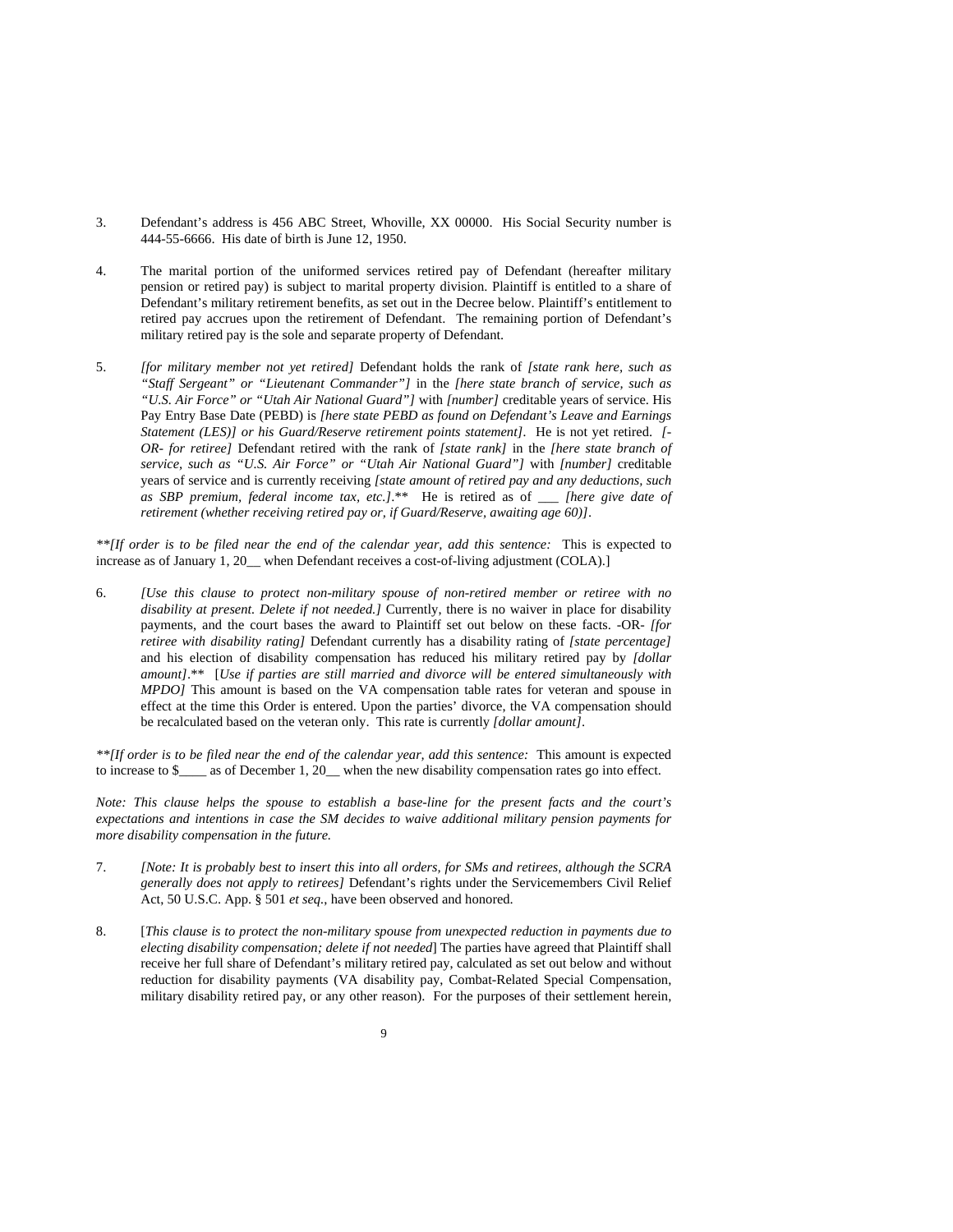military retired pay includes retired pay actually paid or to which Defendant would be entitled based only on length of Defendant's creditable service.

- 9. [*This clause is to protect the non-military spouse in cases where her pension share, for any number of reasons, is dependent upon the servicemember's gross pay or when the retiree is in receipt of disability pay and he's to indemnify former spouse for difference.*] The terms below require Plaintiff to have knowledge of Defendant's military retired pay on a regular basis. To avoid the inconvenience of monthly mail or e-mail exchanges of this information, the parties can use the *myPay* system available on the Defense Finance and Accounting Service (DFAS) website (https://mypay.dfas.mil/mypay.aspx). Defendant has the ability to set up a Restricted Access Personal Identification Number (PIN) for Plaintiff which, along with Defendant's Social Security Number, will allow her to view his pay information (but not to make changes). Defendant can locate instructions on how to set up a Restricted Access PIN for Plaintiff on-line at https://mypay.dfas.mil/FAQ.htm.
- 10. [*CSB/Redux To protect spouse from SM's election of CSB/Redux bonus of \$30,000 at or around the 15-year mark for military service, thus reducing pension share upon retirement*] Defendant agrees not to elect CSB/Redux (a bonus of \$30,000 paid at or around 15 years of service, the election of which reduces the military pension), which would reduce Plaintiff's share of the retired pay. Defendant agrees to cooperate as set forth below to protect Plaintiff's interest in an unreduced share of the military pension.
- 11. Plaintiff is entitled to former spouse coverage as the beneficiary of Defendant's Survivor Benefit Plan (SBP) as set out below *[if applicable*, and the Plaintiff's share of the pension below is adjusted to account for her payment of the full SBP premium*]*. *-OR- [*Plaintiff is not entitled to former spouse coverage as the beneficiary of Defendant's Survivor Benefit Plan.*]*
- 12. *[Use when the former spouse's share of the pension is to be adjusted due to allocation to her of entire SBP premium]*. The marital share is a fraction made up of months of marital pension service, divided by \_\_\_, which represents the total months of Defendant's military service. Based on this calculation, one-half of the marital share of the divisible retirement benefits is equal to Plaintiff receiving \_\_\_\_% of Defendant's military retired pay. Since Plaintiff will be responsible for paying the entire cost of the SBP premium and DFAS will not allocate SBP premiums to either party, Plaintiff's share of the military retired pay must be adjusted downward to account for her full payment of the premium [6.5% of the base amount selected] that is attributable to "former spouse coverage." The shift of the premium to Plaintiff results in her share being reduced to \_\_\_% of the military retired pay.

*[When the order is entered without consent of the defendant, be sure to include facts in the above section that support court's exercise of jurisdiction under 10 USC 1408(c)(4). This means evidence of domicile in the state, general appearance (which amounts to implied consent), or residence but not due to military orders.]* 

### **CONCLUSIONS OF LAW**

1. This court has jurisdiction over the subject matter of this action and the parties hereto. [*in nonconsent cases, state basis for jurisdiction.*]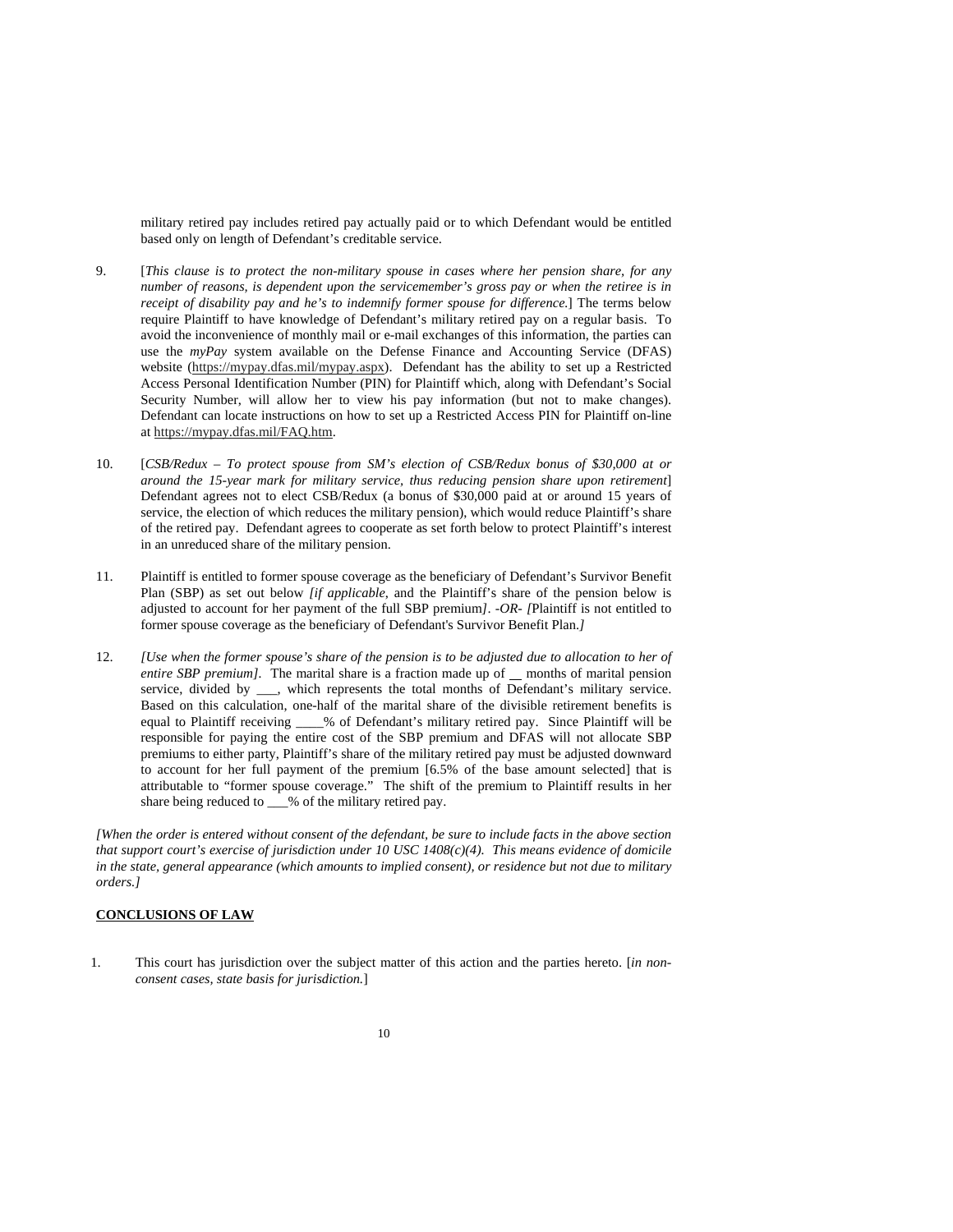- 2. Plaintiff is entitled to an assignment of Defendant's military retirement benefits as set forth herein, subject to the conditions set forth in the Decree below.
- 3. The facts above are incorporated herein by reference to the extent that they represent conclusions of law.
- 4. The terms of this order are fair, reasonable, adequate and necessary.
- 5. *[If order is entered by consent, use this clause.]* The parties have knowingly and voluntarily consented to this order.
- 6. The parties are entitled to the relief granted below.

#### **DECREE**

#### IT IS THEREFORE ORDERED, ADJUDGED AND DECREED THAT:

1. For all uniformed services retired pay received after [date], Defendant shall pay Plaintiff [*choose an Option from below and insert here*]

*[Option A: The non-military spouse receives a specified percent, not to exceed 50%, of the disposable retired pay. This increases with cost-of-living adjustments (COLA) for retiree, and that is automatic under the regulations; it need not be mentioned. This award is used when member has retired, and it is based on the final retired pay of SM, including post-divorce raises and grade increases. This clause favors spouse.]* % of his disposable retired pay each month. *[DFAS will accept percentages carried out to four decimal places.]* 

*[Option B: The spouse gets a percentage, usually 50%, of the marital share of member's retired pay. This increases with COLAs for retiree, and that is automatic; it need not be mentioned. It is based on the final retired pay of member, including post-divorce raises and grade increases. This clause favors*  spouse.]  $\_\%$  of the marital share of his disposable retired pay each month, not to exceed 50% of disposable retired pay. The marital share is a fraction made up of \_\_\_ *[insert #]* months of marital pension service, divided by the total months of Defendant's military service.*[Note: Order must contain number of months for numerator – DFAS will not fill that in, although DFAS will complete the denominator when calculating final retired pay.]* 

*[Option C: The spouse receives a set dollar amount, which may not exceed 50% of disposable retired pay. There are no COLAs for spouse, and all COLAs go to the retiree. This clause this favors SM/retiree. J* \$ per month.

*[Option D: The spouse receives a hypothetical amount, based on the grade and years of service of the SM at time of separation, divorce or other date, according to state law or agreement of the parties. This increases with COLAs for retiree, and that is automatic; it need not be mentioned. This clause favors the SM/retiree.]* 

*\*For those who entered military service before September 8, 1980:* 

Clause  $D1$ -  $\&$  of the disposable retired pay that Defendant would have received had he retired with the rank of \_\_\_ and with \_\_\_ years of creditable service on his actual retirement date. - OR -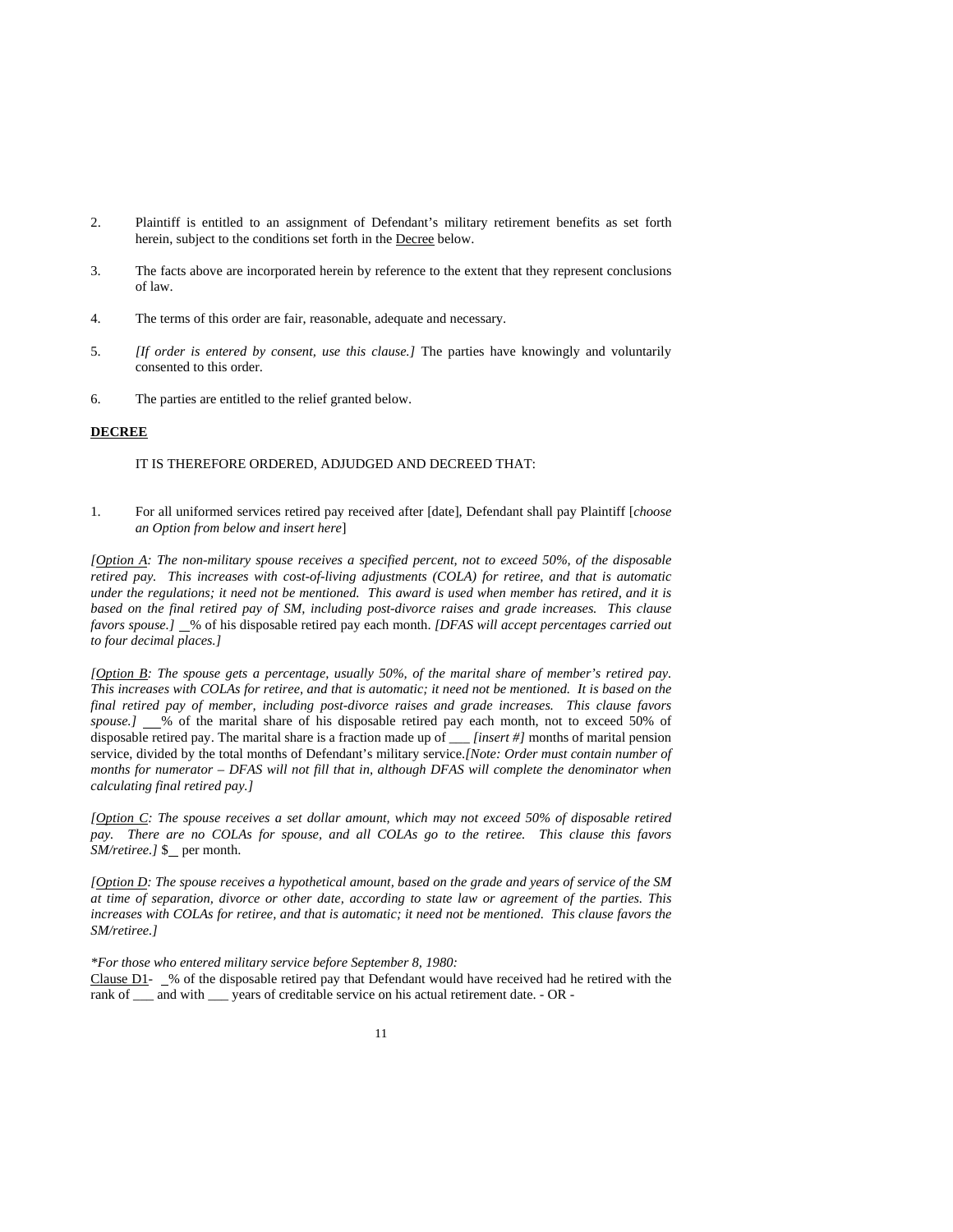Clause D2- 6 % of the marital share of the disposable retired pay that Defendant would have received had he retired with a retired pay base of \$\_\_\_ and with \_\_\_ years of creditable service on his actual retirement date. The marital share is a fraction made up of  $\equiv$  months of marital pension service, divided by the total months of Defendant's military service at [date] *[date of divorce, separation, etc., according to state law]*.

*\*For those who entered military service after September 7, 1980, you must insert the retired pay base that Defendant would have. See Attorney Instructions on Dividing Retired Pay at DFAS website (www.dfas.mil >Retired Pay > Garnishment) for details:* 

Clause D3- 6 % of the disposable retired pay that Defendant would have received had he retired with a retired pay base of \$\_\_\_ and with \_\_\_ years of creditable service on his actual retirement date.

*[If order is worded as above or does not specify a retirement year, then, DFAS will assume the year to be the actual year of retirement, and that year's pay scale will be used. SM may want to draw the order to specify "*and assuming that Defendant retired on [date].*" This would freeze the benefit to that which is based on the pay tables in effect on the date of valuation for the parties, not on the pay tables which exist when the SM actually retired or will retire.]*

2. *[If this is true, use the following clause to obtain direct-pay garnishment from DFAS].* Defendant has served at least ten years of creditable service concurrent with at least ten years of marriage to Plaintiff. Plaintiff is entitled to direct payments from DFAS.

*[use one of the following clauses if there is no 10-year/10-year overlap as stated therein]* Defendant will pay Plaintiff directly the amount/share specified in the preceding paragraph. Payments will be due on the first of each month, beginning *[date]*. -OR- Defendant will pay Plaintiff by a voluntary allotment from his retired pay the amount specified in the preceding paragraph.

*[as another alternative, the parties may agree to payment from Defendant to Plaintiff of alimony, which is not limited by the 10/10 overlap above; in this case, an alimony clause should be utilized which does not terminate payments at remarriage or cohabitation of Plaintiff.]*

*[use this in the event federal law changes to allow direct payments without the 10/10 overlap]* In the event that federal law changes to allow direct payments from DFAS to Plaintiff, then this order shall be submitted to DFAS by Plaintiff to accomplish this.

3. Plaintiff shall receive payments at the same time as Defendant. The parties acknowledge that DFAS is not required to begin payments to the former spouse until 90 days after receipt of an acceptable order or the start of retired pay, whichever is later. Defendant shall be responsible for making these payments each month to Plaintiff until DFAS begins making these payments to her, and during this interim, Defendant will pay Plaintiff directly her full share. Payments are due on the first day of each month. Pursuant to *Pfister v. Comm'r*, 359 F.3d 352, *Proctor v. Comm'r*, 129 T.C. 92 (2007), *Mitchell v. Comm'r*, T.C. Summary Opinion 2004-160, *Mess v. Comm'r*, 79 T.C.M. (CCH) 1443 and *Eatinger v. Comm'r*, 59 T.C.M. (CCH) 954, the parties agree that the periodic payments made by Defendant to Plaintiff for this interim period of time until direct payments commence from DFAS shall be included in Plaintiff's income under Section 61 of the Internal Revenue Code, and these payments are likewise deductible from Defendant's gross income.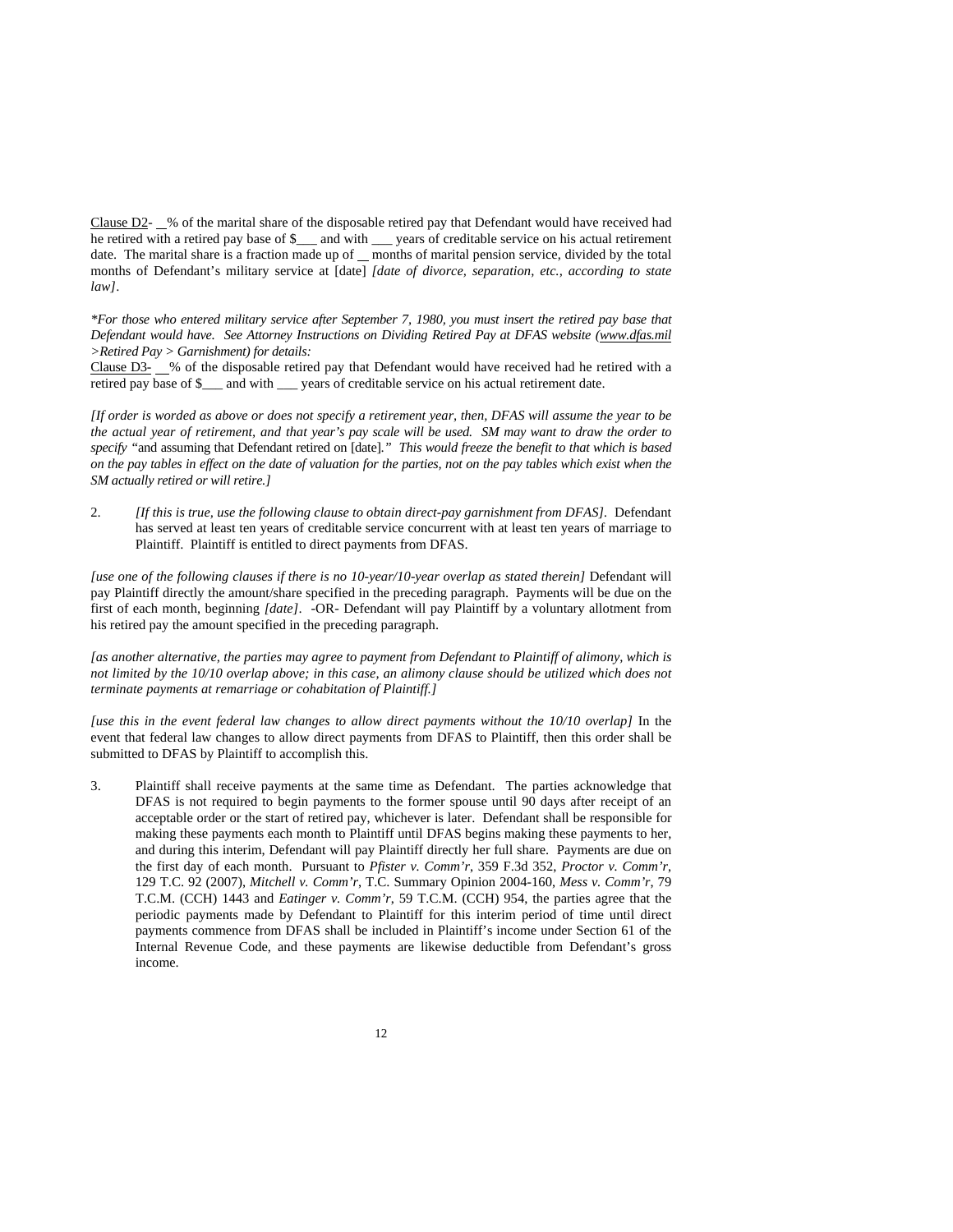- 4. Defendant shall provide to Plaintiff a Restricted Access PIN which she can use to access the *myPay* system through the DFAS website so that she can verify that she is, in fact, receiving her full share of Defendant's retired pay each month. Defendant shall set up Plaintiff's access to *myPay* and provide the Restricted Access PIN to her simultaneously with the signing of this Order. Defendant shall not delete Plaintiff's Restricted Access PIN without specific written approval by court order. If Defendant breaches this provision, attorney's fees shall be assessed against him under the enforcement clause below.
- 5. When DFAS has determined that this order meets the requirements of the applicable federal law as a military pension division order, then it shall carry out the provisions of this order and shall give written notice to Plaintiff (at her address set out above) and to her attorney, *[name and address]*, that this order complies with said requirements.
- 6. Plaintiff shall notify DFAS in writing about any changes in her address or in this document affecting these provisions of it, or in the eligibility of any recipient receiving benefits pursuant to it.
- 7. Defendant shall provide promptly to Plaintiff any information that she needs in order to have this order honored for direct payment of military pension benefits and shall keep her informed at all times of his current address.
- 8. *[This is for protection of spouse; SM/retiree may reject this clause. It is not a requirement for MPDO.]* If Defendant receives any amount that belongs to Plaintiff, he shall reimburse her immediately.
- 9. In order to effectuate direct payments from DFAS, Plaintiff shall tender a certified copy of this order to DFAS along with a certified copy of the parties' divorce decree and an executed DD Form 2293. *[This is a requirement if Plaintiff wants to receive direct payments from DFAS.]*
- 10. *[Use this or next clause in a consent order to protect spouse. Attorney for SM/retiree may want to delete.]* The parties have agreed upon a set level of payments to Plaintiff to guarantee income to her, based upon Defendant's military retired pay without any deductions for disability payments or any other reason. *[-OR- if Defendant is retired and already receiving reduced retired pay because of disability compensation, use this sentence:* The parties have agreed upon a set level of payments to Plaintiff to guarantee income to her, based upon Defendant's military retired pay without any additional deductions for disability payments, over and above his present percentage disability rating, or for any other reason.*]* Defendant shall indemnify Plaintiff as to any reduction in her payments from what they would have been based solely on length of service. The parties consent to the court's retaining continuing jurisdiction to modify the pension division payments or the property division specified herein if Defendant should waive military retired pay in favor of disability payments or take any other action (such as receipt of severance pay, bonuses or an early-out payment) which reduces Plaintiff's share or amount herein. This retention of jurisdiction is to allow the court to adjust Plaintiff's share or amount to the pre-reduction level, to reconfigure the property division or to award compensatory alimony or damages so as to carry out the original intent of the court.

## *-OR-*

The parties have agreed upon an anticipated level of payments to Plaintiff to guarantee income to her.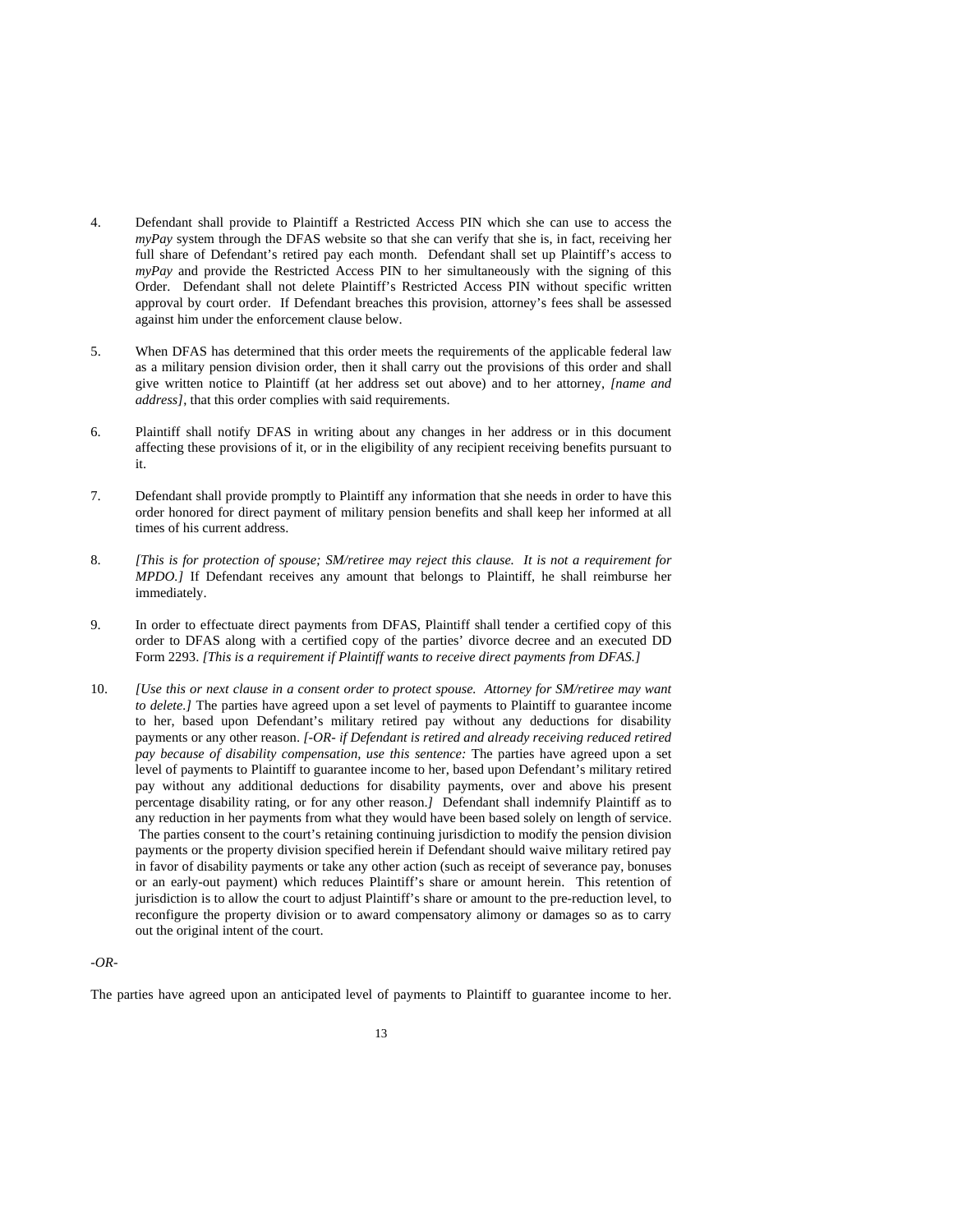That level is defined as *[here state specifically what is anticipated, such as Defendant's longevity retired pay will be about \$2,000 per month, and Plaintiff will receive one-half of that times 15 years marriage during military service divided by 20 years of military service.]* He hereby guarantees this and agrees to indemnify and hold Plaintiff harmless as to any breach hereof. Furthermore, if Defendant takes any action (such as waiver of retired pay in favor of disability compensation, receipt of severance pay, bonuses or an early-out payment) which reduces the amount or share Plaintiff is entitled to receive, then he shall indemnify her by paying to her directly the amounts by which her share or amount is reduced as non-modifiable spousal support which does not terminate upon her remarriage or cohabitation [*OR as additional property division payments*]. In addition, he hereby consents to the payment of this amount from any periodic payments he receives (such as wages or retired pay from any source), and this clause may be used to establish his consent (when this is necessary) for the entry of an order for garnishment, wage assignment or income withholding.

#### *-OR-*

*[If order is based on trial, not consent, use this to protect non-military spouse; delete if representing SM/retiree.]* The parties are responsible and accountable to this court for good faith and fair dealing in complying with the terms of this order. Defendant shall not unilaterally undertake any course of action which undermines this order or frustrates the intent of the court. He shall release, hold harmless and indemnify Plaintiff as to any actions he takes which reduce her allocated benefits. The court will retain continuing jurisdiction to modify the pension division payments or the property division specified herein, or to award compensatory alimony or damages, if Defendant should waive military retired pay in favor of disability payments or take any other action (such as receipt of severance pay, bonuses or an early-out payment) which reduces the amount or share Plaintiff is entitled to receive. In addition, the court retains authority over this award to ensure that Plaintiff shall receive her proper share, that such other remedies as may be necessary are still available to Plaintiff, that Defendant acts in good faith in carrying out the terms of this order, that he indemnifies her in the event of any reduction of her amount or share due to his actions, and that the intent of this order will be carried out by both parties in full.

- 11. *[This is to protect the spouse if the SM obtains civil service employment; delete if representing the SM.]* If Defendant shall attempt to waive or convert any portion of his military service, whether active-duty or Guard/Reserve, into federal or state civil service time, without first obtaining Plaintiff's consent, and the effect of this action is that her benefits would be reduced, then
	- a. Plaintiff shall receive either:
		- i. Alimony equal to the amount or share of the military pension that she was entitled to receive before any waiver (with cost-of-living adjustments, if applicable), and not terminating at her remarriage or cohabitation; or
		- ii. A portion of the federal retirement annuity (FERS) that provides Plaintiff an amount equal to what she would have received as her share of the military pension had there been no waiver to obtain an enhanced federal retirement annuity.
	- b. In the event of such conversion, pursuant to 5 U.S.C. § 8411(c)(5), Defendant shall authorize the Director of the Office of Personnel Management to deduct and withhold (from the annuity payable to Defendant) an amount equal to the amount that, if the annuity payment were instead a payment of Defendant's military retired pay, would have been deducted, withheld, and paid to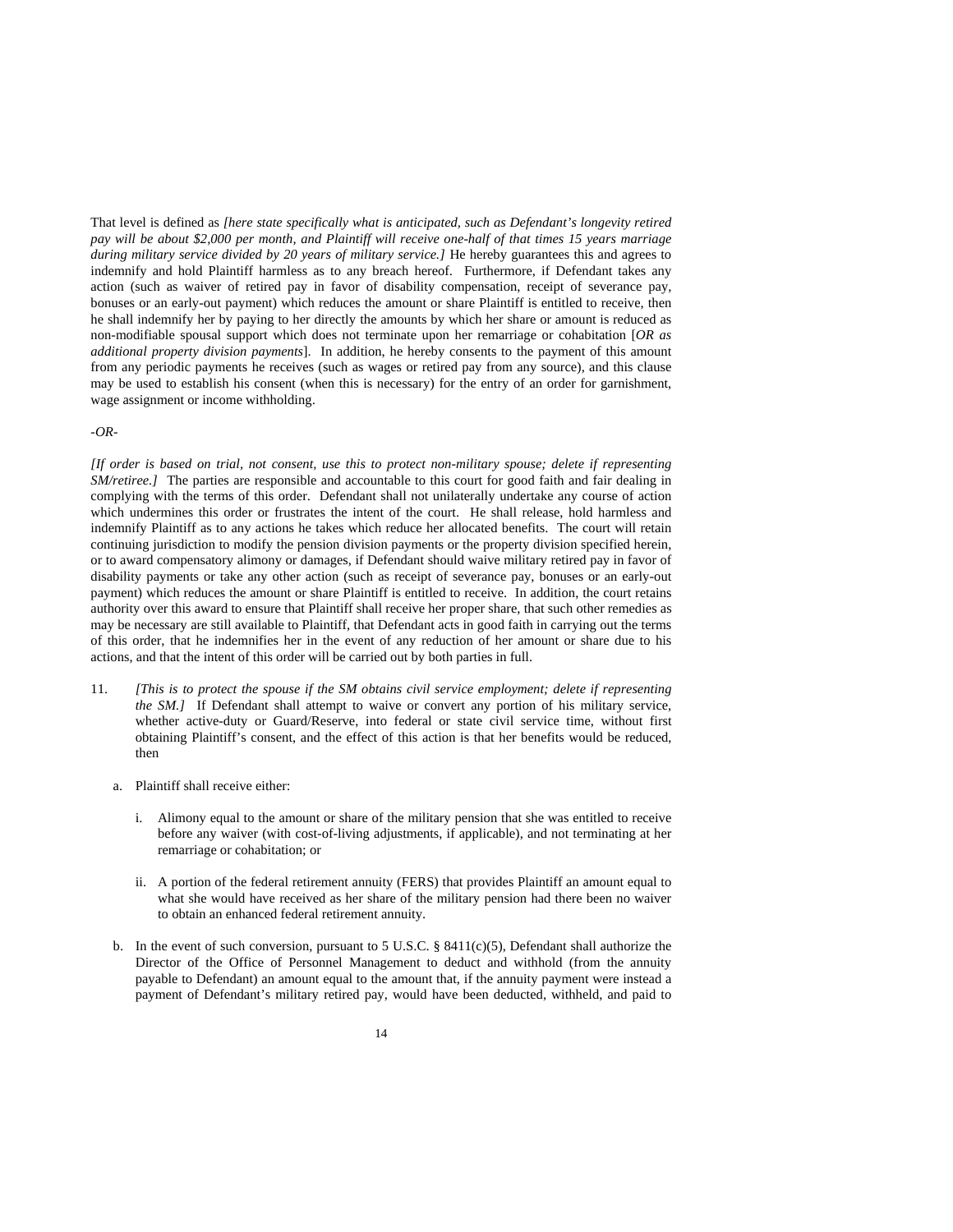Plaintiff under the terms of this Order. The amount deducted and withheld under this subsection shall be paid to Plaintiff.

- c. If the waiver of military pension for federal civil service retirement prevents Plaintiff's coverage under the Survivor Benefit Plan, then Defendant will –
	- i. Designate Plaintiff as beneficiary under the equivalent federal retirement survivor annuity plan and provide equivalent coverage; or
	- ii. Obtain life insurance (with Plaintiff as the owner) covering his life with a death benefit equal to full SBP coverage; or
	- iii. Purchase a single-premium annuity (with Plaintiff as the owner) that is equal to the benefits payable for full SBP coverage.
- d. Defendant shall also notify Plaintiff immediately if he accepts employment with the federal government, and shall include in said notification a copy of his employment application and his employment address. Any subsequent retirement system of Defendant is directed to honor this court order to the extent of Plaintiff's interest in the military retirement and to the extent that the military retirement is used as a basis of payments or benefits under the other retirement system, program, or plan.

#### -OR-

*[Use if the retiree is already employed by the federal government]* Since Defendant is currently employed by the U.S. Civil Service, the terms of this paragraph are made with the purpose of ensuring that nothing involving that employment shall diminish the amount or share of Plaintiff's pension benefit as specified in Paragraph 1 of this decree. Defendant shall not attempt to waive military retired pay to obtain credit for civil service retirement (CSRS or FERS). If he should do so, then the United States Office of Personnel Management is directed to pay Plaintiff's share (as set out in Paragraph 1 of this decree) directly to her. The court retains authority over this award to ensure that Plaintiff shall receive her proper share, that such other remedies as may be necessary are still available to Plaintiff, that Defendant acts in good faith in carrying out the terms of this order, that he indemnifies her in the event of any reduction of her amount or share due to his actions, and that the intent of this order will be carried out by both parties in full.

- 12. *[This is to protect spouse from CSB/Redux election which will reduce the military pension upon retirement.*] Based on his agreement above, Defendant shall not elect to receive a CSB/Redux bonus. If Defendant does make such an election, then –
	- a. He shall promptly provide to Plaintiff a copy of any election form he executes as to any bonus or option which affects his retired pay; and
	- b. He shall indemnify Plaintiff for any loss she incurs (including fees, costs, expenses and damages). In the event of such a loss or reduction, the court shall award Plaintiff an equitable adjustment of her pension division award herein.
	- c. The remedy shall be to increase Plaintiff's share of the pension to make up for the decrease caused by CSB/Redux, but – upon application by Plaintiff – the court may allow her an equitable share of the bonus received by Defendant or award such other equitable relief as is just and proper, including the reallocation of marital/community property.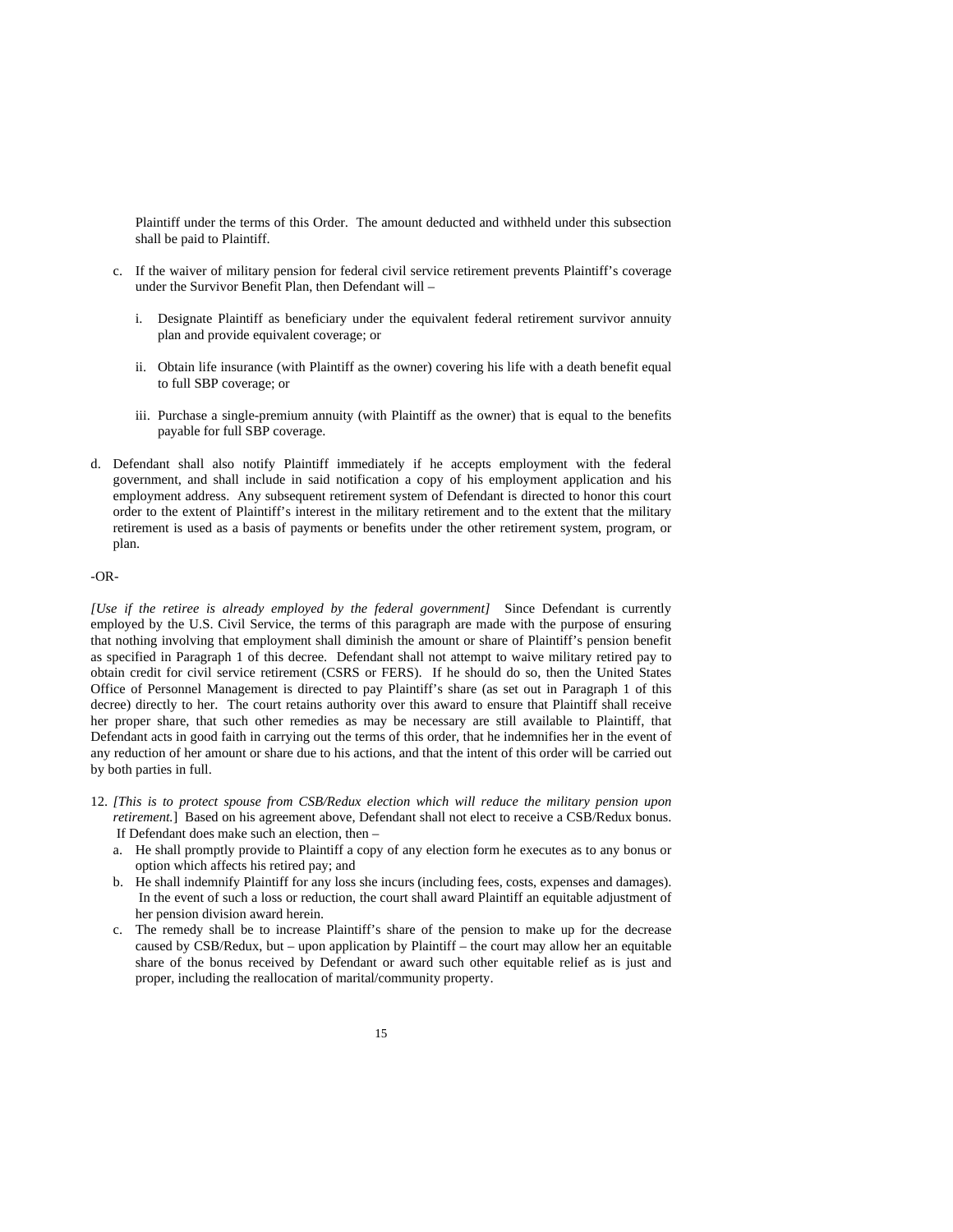13. *[This is to protect spouse if future information is needed regarding member's status, location or benefits for modification or enforcement purposes; SM may object to this]* If Defendant breaches this order and also fails to provide Plaintiff with his date of retirement, last unit of assignment, final rank or grade, final pay, present and past retired pay and current address, then he authorizes Plaintiff to request and obtain this and other information from the Department of Defense and from any department or agency of the U.S. Government.

#### - OR - [*This is a fall-back clause if SM will not agree with the above clause*]

If Defendant breaches any terms in this document, then the court shall award to Plaintiff any and all attorney's fees she may incur in obtaining information on Defendant from the Department of Defense and in enforcement of the provisions herein.

- 14. If either party shall violate this court order, then the court shall indemnify the party seeking enforcement and shall award damages, interest at the statutory rate, and reasonable expenses and attorney's fees to that party.
- 15. The monthly payments herein shall be paid to Plaintiff regardless of her marital status and shall not end at remarriage.
- 16. [This is not necessary but the SM/retiree usually wants to see this in writing.] Plaintiff shall be responsible for the taxes on her share of Defendant's military retired pay received from DFAS (or from Defendant directly). Plaintiff shall not be entitled to any portion of retired pay upon the death of either party.
- 17. *[Leave this out if SBP is not awarded by the judge or agreed to by the parties. If you want to be certain about this and are not concerned, when a consent order is involved, about raising "red flags," you may state:* There shall be no Survivor Benefit Plan coverage for Plaintiff.] Defendant shall provide coverage for Plaintiff through the Survivor Benefit Plan (SBP) as follows:
	- a. Plaintiff shall be the spouse beneficiary of Defendant's SBP. Upon their divorce, Plaintiff shall be his former spouse beneficiary, with his monthly retired pay as the base amount. He shall do nothing to reduce or eliminate her benefits.
	- b. Plaintiff shall effectuate a deemed election for former spouse coverage within one year of the entry of this order by sending a certified copy of this order to DFAS along with a certified copy of the divorce decree and an executed DD Form 2656-10.

*[If Defendant may elect coverage at less than the full amount of his monthly retired pay, then use the following clause:]* Upon their divorce, Defendant shall elect former spouse coverage, choosing as the base amount \$ . *[This may be any amount down to \$300 a month.]* 

c. If Defendant does anything that changes the former spouse election, then an amount equal to the present value of SBP coverage for Plaintiff shall, at the death of Defendant, become an obligation of his estate. In addition, Plaintiff shall be entitled to such remedies for breach as are available to her in a court of law.

*[The premium for SBP coverage is deducted from the member's gross retired pay before it is divided between the parties. This "off-the-top" deduction means that the parties share in the premium payment*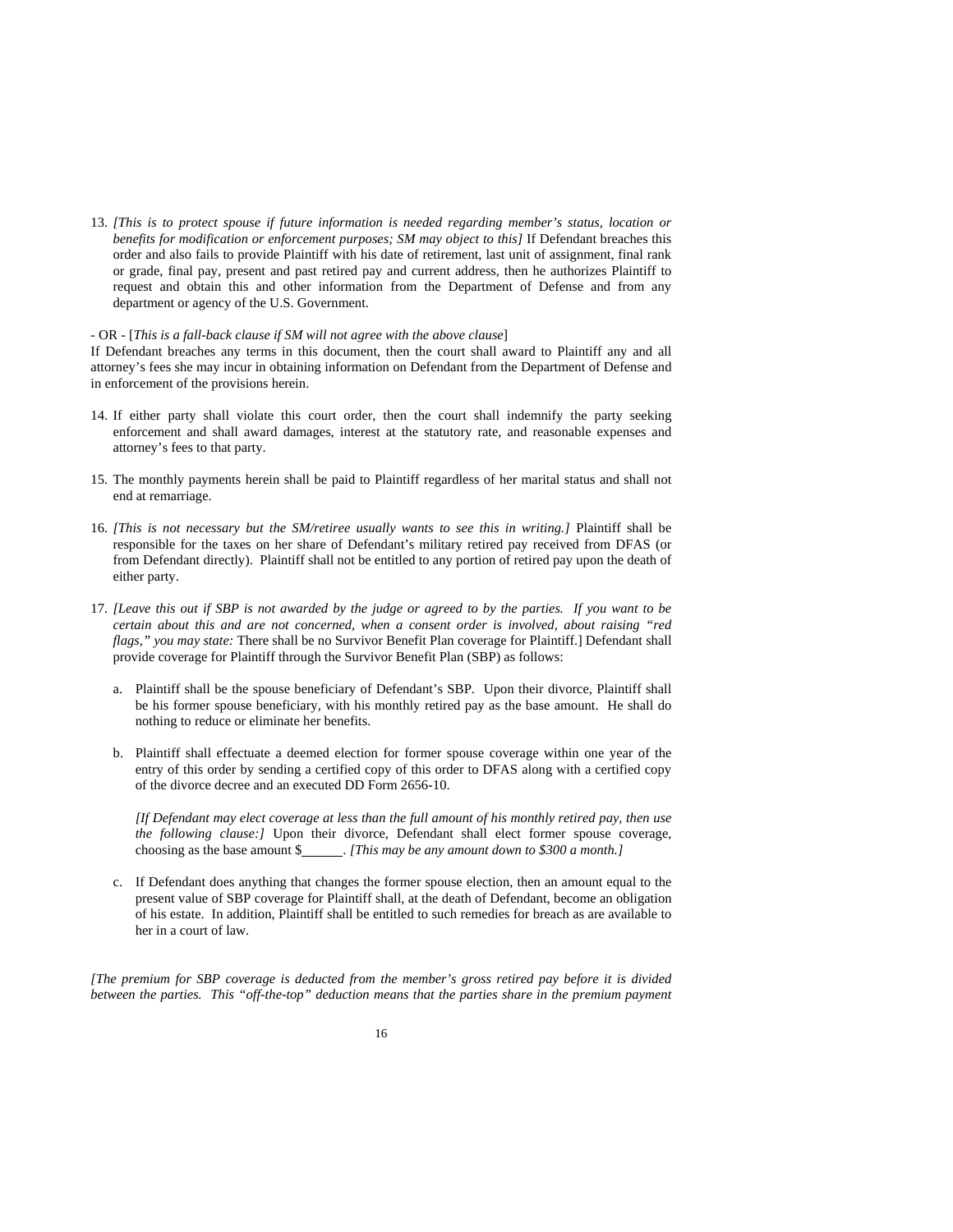*(in the same ratio as the division of military retired pay). If the parties desire to allocate SBP costs entirely to the non-military spouse, this can be difficult. DFAS will not honor such a clause under current law. One can allocate the cost of SBP premiums to the non-military spouse by the following steps:* 

- *Figure out what dollar amount the Plaintiff would get each month as pension division.*
- *Then figure out how much in dollars the SBP premium would be (for spouse or former spouse coverage, use 6.5% of the member's selected base amount).*
- *Then subtract this from Plaintiff's dollar amount or anticipated dollar amount. This gives her net share less the SBP premium.*
- *Next divide this figure by the disposable retired pay of the Defendant (gross pay less SBP premium) and multiply it by 100.*
- *The resulting percentage is approximately what she should receive to have her pay for the full SBP premium. Go back to #1 of the Decree above and insert the revised percentage in place of 50% (or other fraction) of his disposable retired pay. Also complete Finding of Fact #11.] [-OR- This clause sets out a way for the retired servicemember to be reimbursed by the spouse for the cost of SBP:* Plaintiff shall reimburse Defendant within 10 days of each monthly premium payment for the full cost of her SBP coverage.*]*
- 18. [*Use this clause when Plaintiff's share of pension is reduced to allocate to her the full SBP premium under Finding of Fact #11]*. The adjustment herein of the military pension division share for Plaintiff, to shift to her the full premium costs for SBP, shall end upon either of the following two events, either of which would result in no premium payable for SBP:
	- a. Plaintiff's remarriage before age 55 (which suspends SBP coverage for her), or

.

b. The continuous payment of SBP premiums for 360 months and Defendant's attainment of age 70 (which results in paid-up SBP).

When either event occurs, the adjustment herein shall stop, and Plaintiff shall be entitled immediately to her full, unadjusted share of the pension (without regard to shifting payment of the SBP premium). Plaintiff may apply to the court for reversion of the pension share to the original, unadjusted portion, and Defendant hereby stipulates that Plaintiff is entitled to such adjustment when either of the above two events occurs. Plaintiff has a duty to inform Defendant immediately upon her remarriage.

- 19. *[Use this clause when there is no SBP coverage at present, either through spousal concurrence or through lapse upon divorce. This requires the SM/retiree to elect SBP coverage for the spouse or former spouse at the next open enrollment period; note that all previous premium payments must be paid before coverage is effective, and this can be costly.]* At the next open enrollment period for SBP, the Defendant agrees to elect and pay for coverage for the Plaintiff as his spouse/former spouse, using his full retired pay as the base amount *[OR state other amount down to \$300 a month].*
- 20. *[Use this clause to attempt to give Plaintiff some protections against reduction of disposable retired pay due to election of disability compensation or CRSC by SM/retiree]* The parties shall comply with the terms of this order in good faith and shall notify the court and the other party if there are any substantial changes which would impact the retired pay of the Defendant. Examples of this include the remarriage of Plaintiff before age 55, which suspends her SBP coverage (thus stopping SBP premium deductions) and election by Defendant of VA disability compensation or Combat-Related Special Compensation, either of which would diminish the available retired pay of Defendant (thus reducing the share for Plaintiff). If the Defendant takes any action to diminish the share of Plaintiff